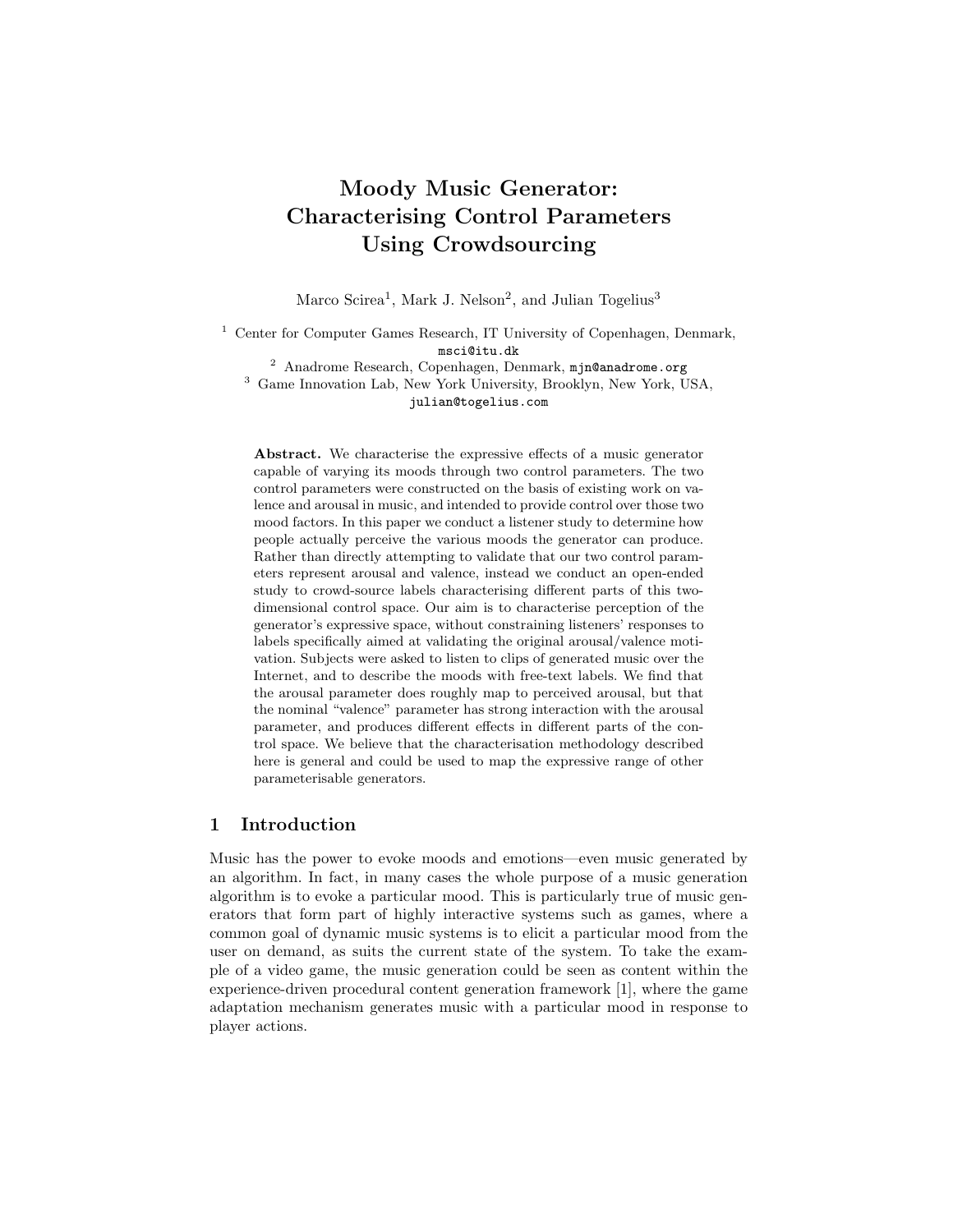To enable such a capability we need a music generator that can take moodrelated parameters and output music that elicits moods that as closely as possible correspond to what was specified by the parameters. This, however, is not a trivial task. While there are a number of features of music that are known to elicit particular moods and that can be incorporated into a music generation, the interplay between these features is complex and it is not clear that any particular change of the generator parameter will have a particular effect.

This paper describes a music generator which is parameterisable in mood space, and a validation of this generator through crowdsourcing. The generator is parameterisable along the two axes of valence and arousal, and uses Pure Data and stochastic processes to produce music. The validation involves letting hundreds of subjects listen to music clips produced by the generator, and express the moods they perceive in the music. Subjects were allowed to express their experiences in free text, which was then preprocessed and plotted on chart to see how particular mood expressions are centred on different on parts of the intended valence–arousal axis. In the following, we will first situate this research with respect to other research on music generation and mood expression, and then describe the music generator and the validation methodology.

# 2 Background

#### 2.1 Procedurally generated music

Procedural generation of music for games is a broad field. While a good number of games use some sort of procedural music structure, there are different approaches (or degrees), as suggested by Wooller et al.: transformational algorithms and generative algorithms [2].

Transformational algorithms act upon an already prepared structure, for example by having the music recorded in layers that can be added or subtracted at a specific time to change the feel of the music (e.g., The Legend of Zelda: Ocarina of Time is one of the earliest games that used this approach). Note that this is only an example and there are a great number of transformational approaches, but we won't discuss them in this paper.

Generative algorithms instead create the musical structure themselves, which leads to a higher degree of difficulty in having the music stay consistent with the game events and generally requires more computing power as the musical materials have to be created on the fly. An example of this approach can be found in Spore: the music written by Brian Eno was created with Pure Data in the form of many small samples that created the soundtrack in real time.

Adopting the latter approach, we present generative procedural music generation in games for emotional expression. While the topics of affect [3], semiotics [4] and mood-tagging [5] are also interesting and significant, our focus lies in the real-time generation of background music able to express moods.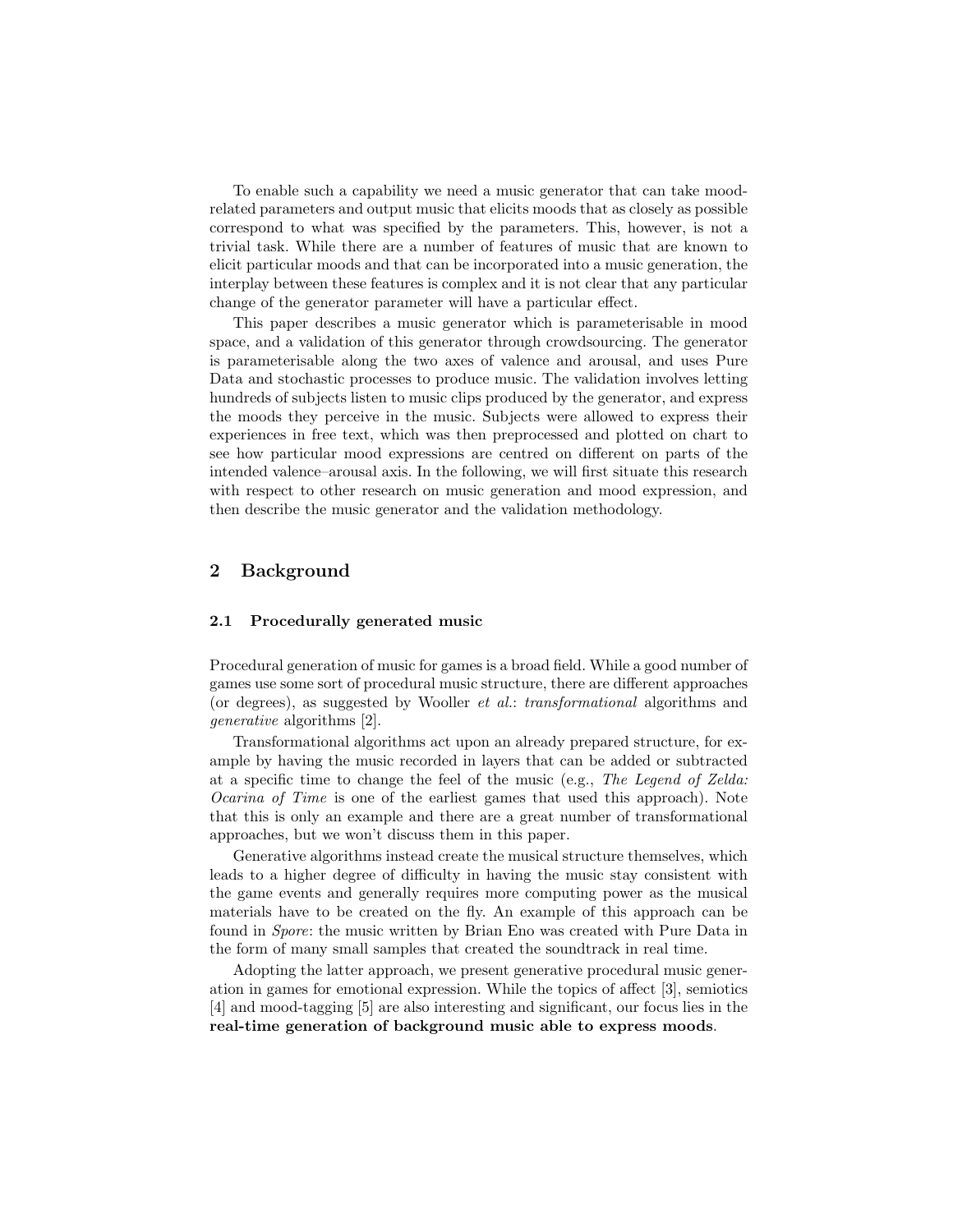#### 2.2 Emotions and moods

The topic of emotions has been extensively researched in the field of psychology, although their nature (and what constitutes the basic set of emotions) is still controversial. Lazarus argues that "emotion is often associated and considered reciprocally influential with mood, temperament, personality, disposition, and motivation" [6].

Affect is generally considered to be the experience of feeling or emotion. It is largely believed that affect is post-cognitive; emotion arises only after an amount of cognitive processing of information has been accomplished. With this assumption every affective reaction (e.g., pleasure, displeasure, liking, disliking) results from "a prior cognitive process that makes a variety of content discriminations and identifies features, examines them to find value, and weighs them according to their contributions" [7]. Another view is that affect can be both pre- and post-cognitive (notably Lerner and Keltner [8]); thoughts are created by an initial emotional response which then leads to producing affect.

Mood is an affective state. However, while an emotion generally has a specific object of focus, moods tends to be more unfocused and diffused [9]. Batson, Shaw, and Oleson say that mood ''involves tone and intensity and a structured set of beliefs about general expectations of a future experience of pleasure or pain, or of positive or negative affect in the future" [10]. Another important difference between emotions and moods is that moods, being diffused and unfocused, can last much longer (as also remarked by Beedie *et al.* [11]).

In this paper, we focus on moods instead of emotions, for we expect that in games—where the player listens to the background music for a longer time duration than the duration that a particular emotion is experienced— moods are more likely to be remembered by the players after their gameplay. In addition, they are easier for game designers to integrate, since they represent longerduration sentiment suitable for segments of game play.

#### 2.3 Music mood taxonomy

The set of adjectives that describe music mood and emotional response is immense and there is no accepted standard. For example in the work by Katayose et al.[12], the emotional adjective set includes Gloomy, Serious, Pathetic and Urbane.

Russell [13] proposed a model of affect based on two bipolar dimensions: pleasant-unpleasant and arousal-sleepy, theorising that each affect word can be mapped into this bi-dimensional space by a combination of these two components. Thayer [14] applied Russell's model to music using as the dimensions of stress and valence; although the names of the dimensions are different from Russell's their meaning is the same. Also, we find different names in different research while the semantic meanings are identical. We will use the terms valence and arousal, as they are the most commonly used affective computing research.

Then the affect in music can be divided into the four clusters based on the dimensions of valence and arousal: Anxious/Frantic (Low Valence, High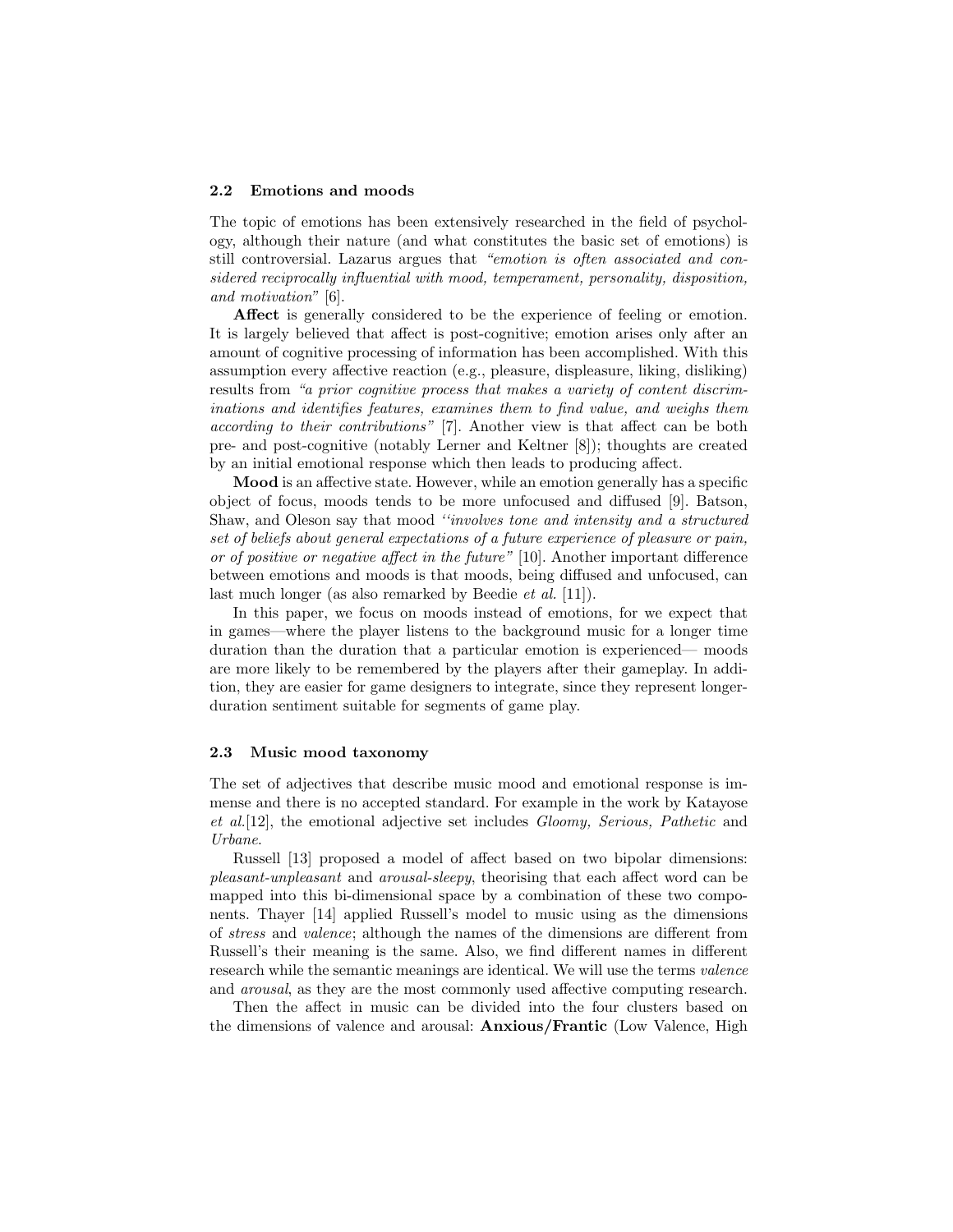

Fig. 1. The Valence-Arousal space, labelled by Russel's direct circular projection of adjectives [13]. Includes semantic of projected third affect dimensions: "tension", "kinetics", "dominance". In our study we haven't considered this third dimension as it's still not very defined.

Arousal), Depression (Low Valence, Low Arousal), Contentment (High Valence, Low Arousal) and Exuberance (High Valence, High Arousal). These four clusters have the advantage of being explicit and discriminable; also they are the basic music-induced moods [15],[16].

# 3 The generator

To generate music for our study we employed a real-time procedural music generator that we developed using the PD (Pure Data) programming language. Our music generation approach does not take into account chord sequences, leitmotifs, or improvisation. Instead, we aim to create a very minimalistic ambient music created by simple random number generators. This allows us to test our hypothesis of being able to display moods through only the manipulation of the mood defining features we consider.

#### 3.1 Musical mood features

In order to generate mood-based music, we used four musical features intensity, timbre, rhythm, and dissonances, which are mainly inspired by Liu et al. [17]. While Liu et al.'s research focused on mood information extraction, we applied their approaches to generate music instead. This section extends our previous approach [18], introducing a new feature called dissonances.

Intensity Intensity is defined by how strong the volume of the music is. It is an arousal-dependent feature: high arousal corresponds to high intensity; low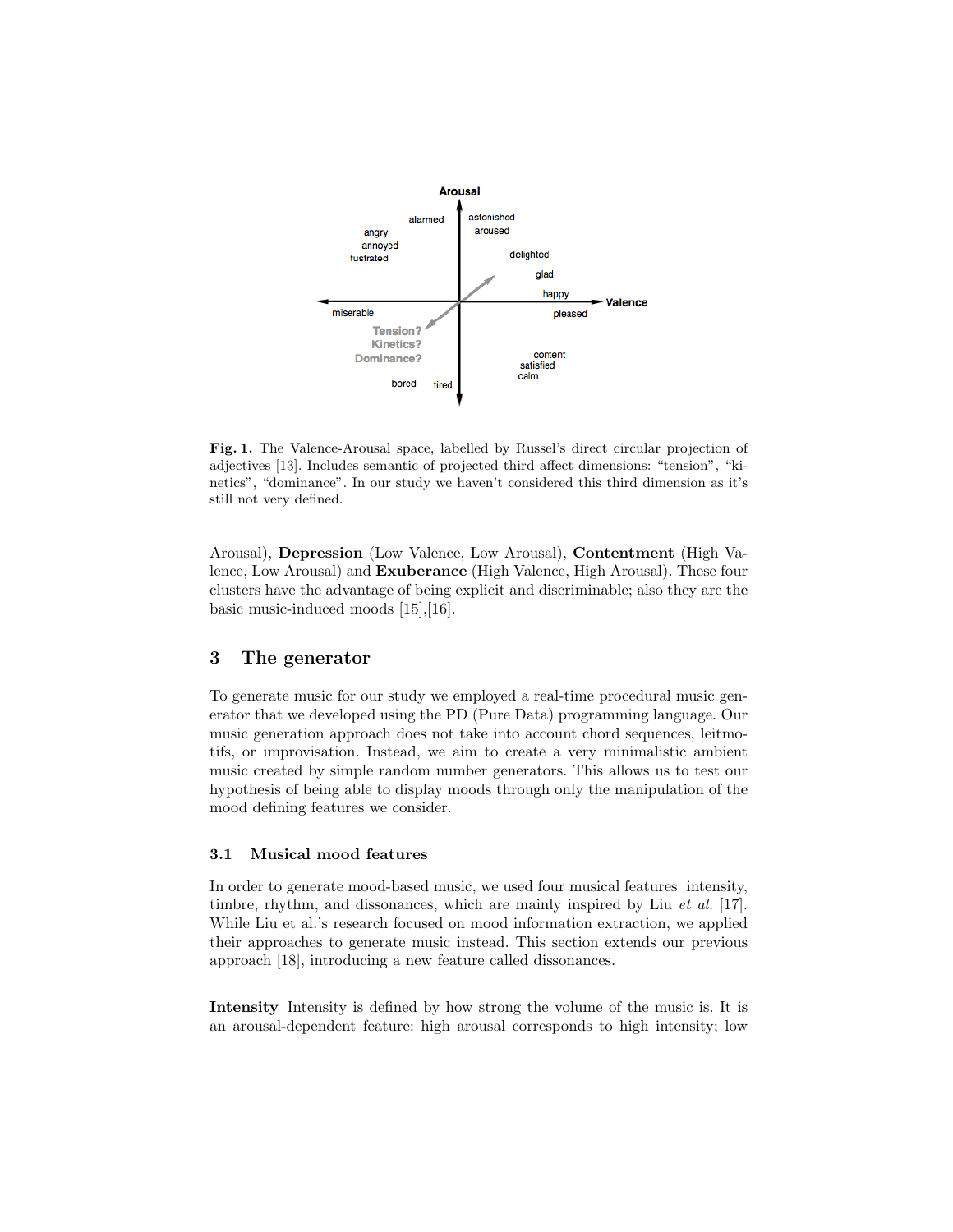arousal to low intensity. Intuitively the more stress is present in the music, the more it will have a high volume. Calm pieces of music, in a similar manner, have a lower one.

Timbre Timbre is what we could call the brightness of the music, that is, how much of the audio signal is composed by bass frequencies. It is often associated with "how pleasing to listeners" it appears [19]. In previous literature audio features such as MFCC (Mel-Frequency Cepstral Coefficients) and spectral shape features have been used to analyse this timbral feature.

We associated this timbral feature with valence: the more positive the valence, the higher will the timbre be. The brightness of Exuberance music, for example, is generally higher than that of music in Depression, which will result in greater spectral energy in the high sub bands for Exuberance.

Generally, timbre is a factor that is very dependent on the instrumentation choice. In our case we acted on the synthesisers, our instruments, to generate brighter and darker sounds. In our generator we had three different sets of instruments (which are actually the same synthesisers with different settings to make them sound different) for high, low and neutral valence.

Rhythm We included three features related to rhythm: strength, regularity and tempo [17].

- Rhythm strength: how prominent the rhythmic section is (drums and bass). This feature is arousal dependent.
- Regularity: how steady the rhythm is. This feature is valence dependent.
- Tempo: how fast the rhythm is. This feature is arousal dependent. In a high valence/high arousal piece of music, for instance, we can observe that the rhythm is strong and steady. In a low valence/low arousal, on the other hand, the tempo is slow and the rhythm cannot be as easily recognised.

We acted on these features in different ways. To influence rhythm strength, we changed how much the drums and the synthesiser which plays the bass are prominent in the music. Having the instruments play notes on the beat or the upbeat creates different feelings of regularity and irregularity. For example, in Contentment music, we favoured a steady rhythm with notes falling on the beats of the measure. In Depression music, on the other hand, we gave more space to upbeat notes. Finally, to influence the tempo we just acted on the BPMs (Beats Per Minute) of the music.

Dissonances What we mean by dissonance is the juxtaposition of two notes very close to each other: for example C and  $C\sharp$ . The distance between these two is just a semitone, which gives the listener a generally unpleasant sensation.

Dissonance doesn't mean that it always sounds bad. In fact most music pieces contain dissonances, as they can be used as cues expressing something amiss. The listener's ear can also be trained to accept dissonances through repetition.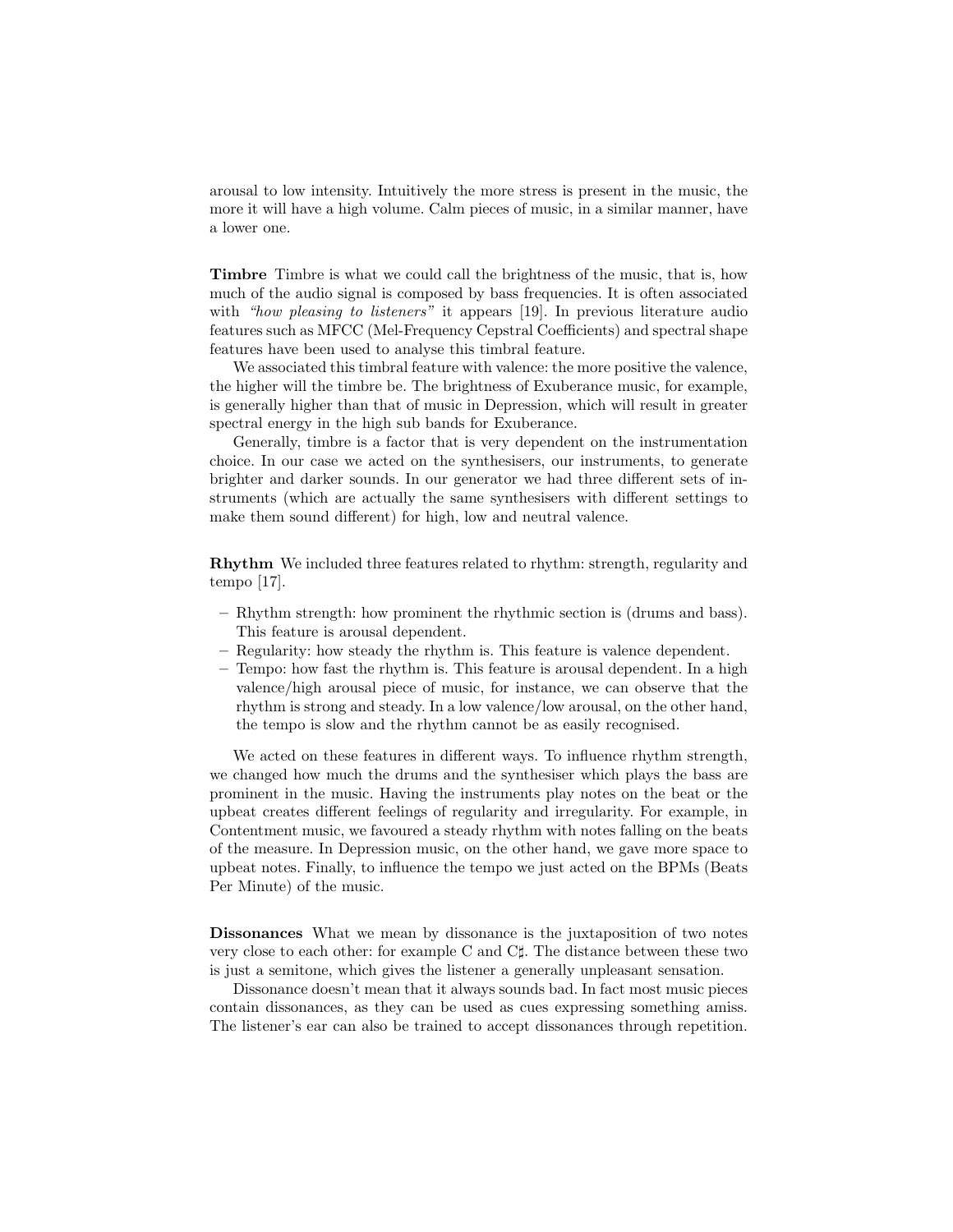In general, the bigger the interval between the two dissonant notes, the easier it is on the listener's ear: a C and a  $C\sharp$  are always dissonant, but the dissonance is more evident if the notes are played from the same octave and not on two different ones.

C.P.E. Bach, in his Essay on the True Art of Playing Keyboard Instruments [20], remarks on the affective power of dissonances, although in a more general way: "... dissonances are played loudly and consonances softly, since the former rouse our emotions and the latter quiet them".

Meyer [21] observes that the affect-arousing role of dissonances is evident in the practise of composers as well as in the writings of theorists and critics, remarking how the affective response is not only dependent on the presence of dissonances per se, but also upon conventional association. This means that depending on the conventions of the musical style dissonances might be more or less accepted by the listener and so can arouse different affective reactions. A study on listening preferences on infants conducted by Trainor and Heinmiller [22] shows how even these listeners, which have no knowledge of the musical scale structure, have an affective preference for consonance. Considering that our generator doesn't emulate any musical style, but creates minimalistic, unstructured music, we believe the effect of dissonances would follow this instinctive affective reaction.

Already in our first study we noticed that these features, originally devised to extract mood information, were enough to generate different moods. But we also realised that we could strengthen the impression by introducing dissonances in the music: for Exuberance and Contentment we use a diatonic scale, while for Anxious and Depression an altered one. We believe this is an important feature that cannot be ignored when wanting to show more precise moods in music.

Dissonance feature is valence depending. In our study we just used two scales: a C major scale (C D E F G A B) for positive and a  $E\flat$  Harmonic Minor scale minus the third grade (Eb F  $[Gb]$  Ab B<sub>b</sub> B D) for negative valence. Music built on a minor scales is generally considered more sombre than when made in a major key. This is not technically correct in our system because it would require a grade of organisation and harmony that would make plain which is the root note. The notes of the harmonic minor scale are the same as the natural minor except that the seventh degree is raised by one semitone, making an augmented second between the sixth and seventh degrees. For our unstructured music this means that we have a whole-and-a-half interval between B and D and two half intervals (  $D-Eb$  and  $Bb-B$ ). The removal of the third grade  $(Gb)$  makes even more difficult to the listener's ear to identify the key, effectively making the dissonances sound as such.

# 4 Experiment design

As described in the previous section, we produced a generator intended to be parameterised by two control axes: arousal and valence. Although this construction is based on theoretical motivations and existing work on the relationship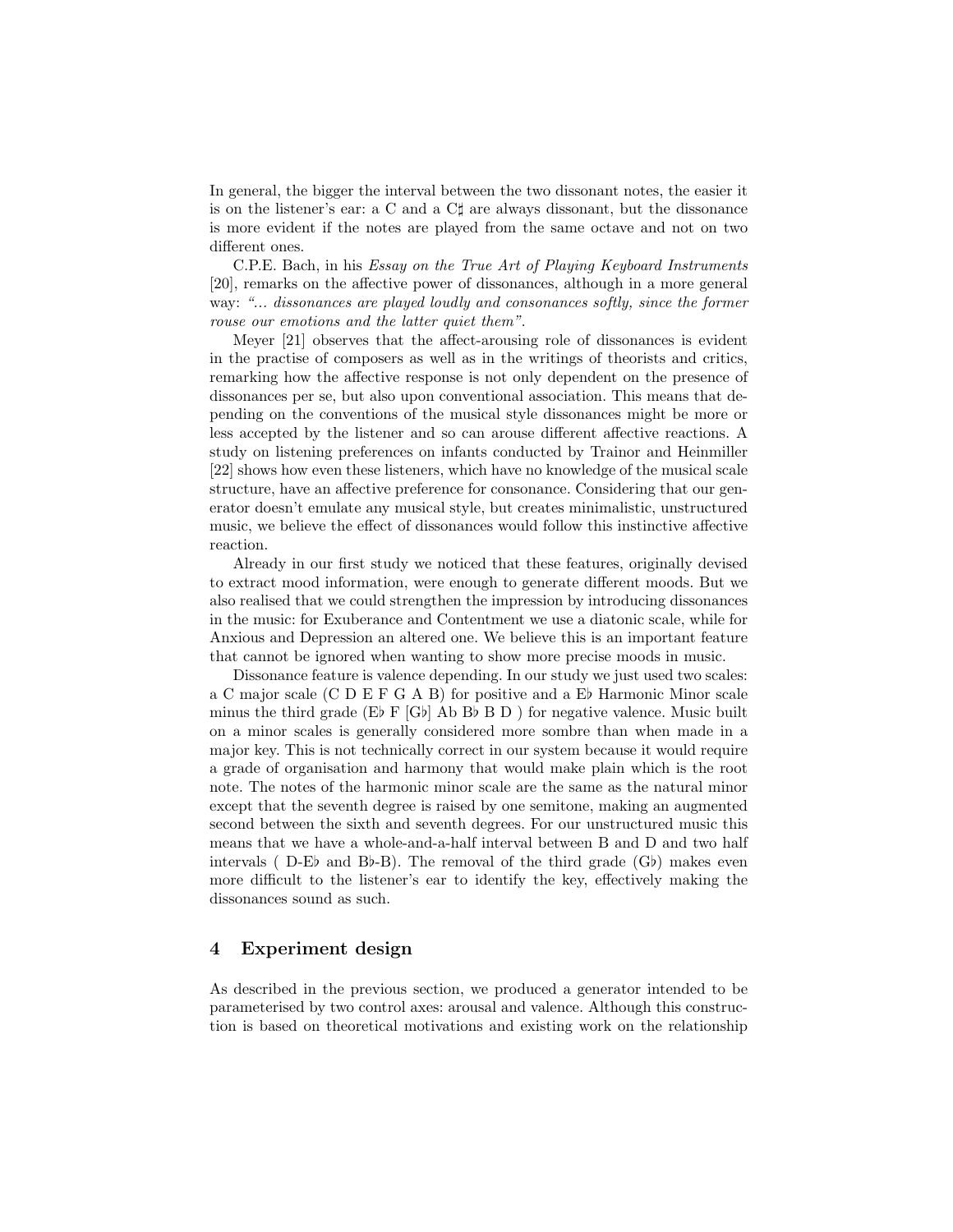between musical parameters and perceived mood, it does not necessarily follow that these axes actually represent arousal and valence. To understand what kind of generative space our music generator actually produces, we designed a study to characterise how the two control axes of our generator influence listeners' perceptions.

Contrary to our previous pilot study [23], we employed a mix of closedended questions to validate the axes (e.g. a number of mood expressing words and a Likert scale for valence and arousal), we decided to provide completely open-ended questions to the participants, so as to eliminate as much bias as possible from their answers, and understand the effects of our generator's control parameters in an open-ended way.

We developed the online survey with HTML and PHP, using a MySQL database to hold the data collected; the participants were presented with a page consisting of a music clip and five blank boxes where they were asked to write emotional words that they thought the music expressed.

After each five responses we introduced a special page where the participants could review their answers, listen to the previous five clips again and see some of the most recent answers from other users for the same clips. We created this page to give feedback to the users and to make the survey, hopefully, more interesting for them by giving them the opportunity to confront their answers with the ones other users provided.

The experiment has no pre-defined end: the user is able to continue answering until he/she wants, and can close the online survey at any time.

#### 4.1 Music clip generation

We generated 100 clips of 30 seconds of music using our music generator, each of these expressing a randomly chosen point in the bi-dimensional mood space we described in section 2.3.

The music clips have been generated by linearly connecting the features and the respective axis, even though we are conscious that the relationships are probably more complex; in fact we hope the data collected through this study will help us better define these.

The maximum and minimum bounds we gave to the various musical features were:

- $-$  Tempo: 100-136
- Intensity:

|                   |    | $\text{Synth 1}$ Synth 2 Synth 3 (Bass) Drum machine |     |
|-------------------|----|------------------------------------------------------|-----|
| Minimum values 69 | 56 | 35                                                   | 60  |
| Maximum values 98 |    | 83                                                   | 128 |

- Rhythm strength: -20% to  $+20\%$  intensity to *Synth 3* and *Drum machine*.
- Timbre: three different settings for the synthesisers: the lowest is selected when the valence is less or equal of 33, the middle between 33 and 66 and the higher above 66 (valence goes from 0 to 100 in our system).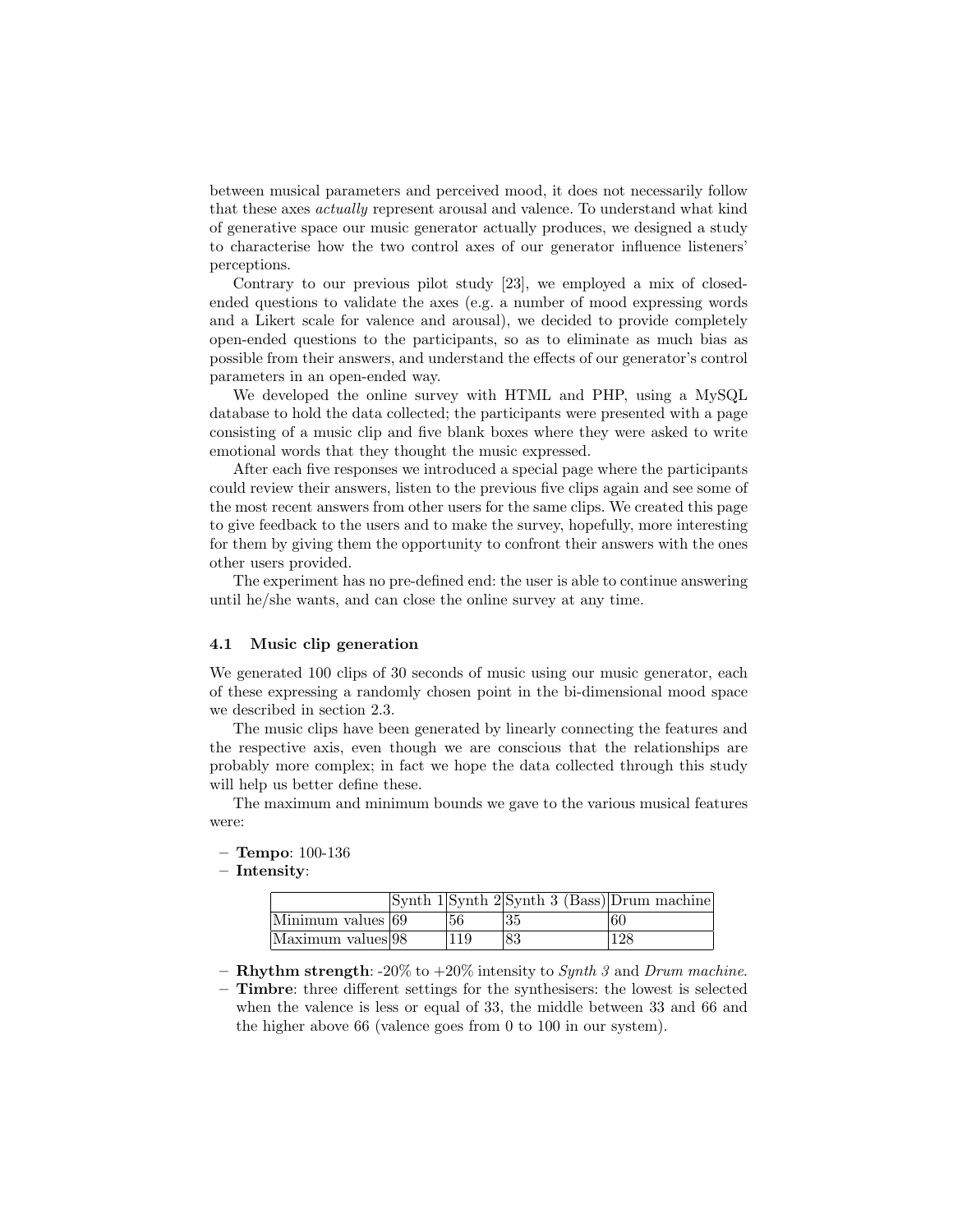- Steadiness: three settings dependent on the valence axis as the Timbre: steady, medium\_steady and unsteady. On the steady rhythm all the notes fall on the beat of the measure, on the medium steady rhythm all instruments play notes on the beat, while the drum machine plays off-beat. Finally for the unsteady rhythm only Synth 1 (which is the higher pitched instrument, and the one more resembling a lead voice) plays on the beat while all the other instruments play offbeat. Note that if all the instruments played on the offbeat the listener would have no way of telling the beat from the offbeat, effectively perceiving a steady rhythm.
- **Dissonances:** as discussed in section 3.1, we use a C major scale (C D E F G A B) for positive and an Eb harmonic minor scale minus the third grade  $(E\flat F [G\flat] Ab B\flat B D)$  for negative valence.

#### 5 Results and analysis

We collected a total of 2020 free-text labels from 192 distinct users. We can consider patterns in these labels to constitute an open-ended, nonparametric characterisation of how users perceive the music's mood as we vary the control parameters intended to represent arousal and valence. The obvious question is then: are there any patterns, and do they provide any insight into the effects of these control parameters? With free-text labels, it is not entirely implausible that there could end up being no easily discernible patterns in the data. However there turn out to be some strongly localisable responses, particularly among the labels volunteered relatively frequently. Although listeners could in principle respond with any English word or phrase, some words recur often, e.g. "mysterious" was volunteered 34 times.

In order to characterise the control parameters using these labels from the users themselves, for each label we calculate the average (mean) arousal and valence of the clips for which that label was volunteered. The goal of doing so is to localise the label somewhere in the two-dimensional control space. We would like to say things such as: the label "rushed" appears on average in the higharousal, high-valence part of the space, while the label "relaxed" is given on average to low-arousal, low-valence clips.

Of course, if a given label was only volunteered a few times, an average is not very reliable. Therefore we choose the 20 labels which are best localised, in the sense that we have enough data to more reliably determine their average location in the control space. To determine how well localised a label is, we rank labels by the standard error of their mean location on the arousal/valence axes (standard errors summed over both axes). The standard error of a mean,  $se = \frac{stddev}{\sqrt{n}}$ , will in general be lower for labels with lower sample standard deviations, and for labels which appear more times in the data set.<sup>4</sup>

<sup>4</sup> Since we make no assumption about the distribution of data, we can't use the standard error as a basis for a confidence interval. Nonetheless, it is useful as a proxy for how well we can localise a label in the arousal/valence space, relative to other labels in our data set.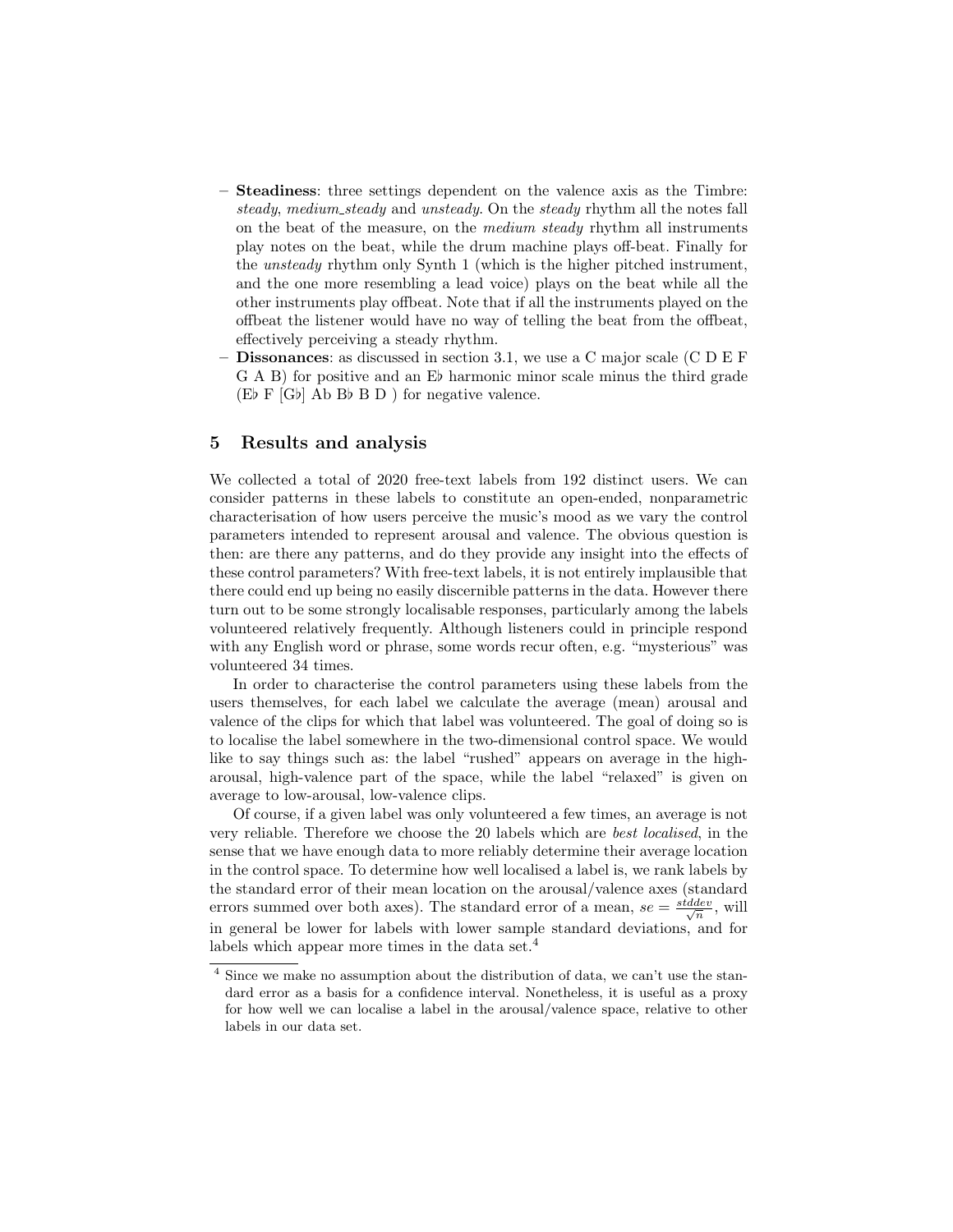

Fig. 2. Free-text, crowdsourced characterization of moods across the generator's two-dimensional control space. Plotted labels are the 20 best-localised labels (poststemming), plotted at the average location for which they were volunteered as labels. Error bars represent the standard error of the mean.

Before ranking labels by standard error, we perform two preprocessing steps on the data. First, we stem the words using the Snowball stemmer,<sup>5</sup> in order to aggregate minor part-of-speech variations of labels—for example, relaxed and relaxing are both mapped to the stem relax. In addition, we exclude labels that appear fewer than 5 times in the data set even after stemming, because the sample standard deviation is an unreliable measure for extremely small  $n$ .

Figure 2 plots the 20 best-localised label stems, at the average location of the (arousal, valence) parameter settings that elicited that label as a response. The standard errors of the mean are plotted as indicative error bars. This plot alone is surprisingly informative as a characterisation of the control parameters' effect on perception of musical moods. Especially considering that users volunteered free-text labels rather than selecting categories, the trends in the axes are rather striking.

<sup>5</sup> http://snowball.tartarus.org/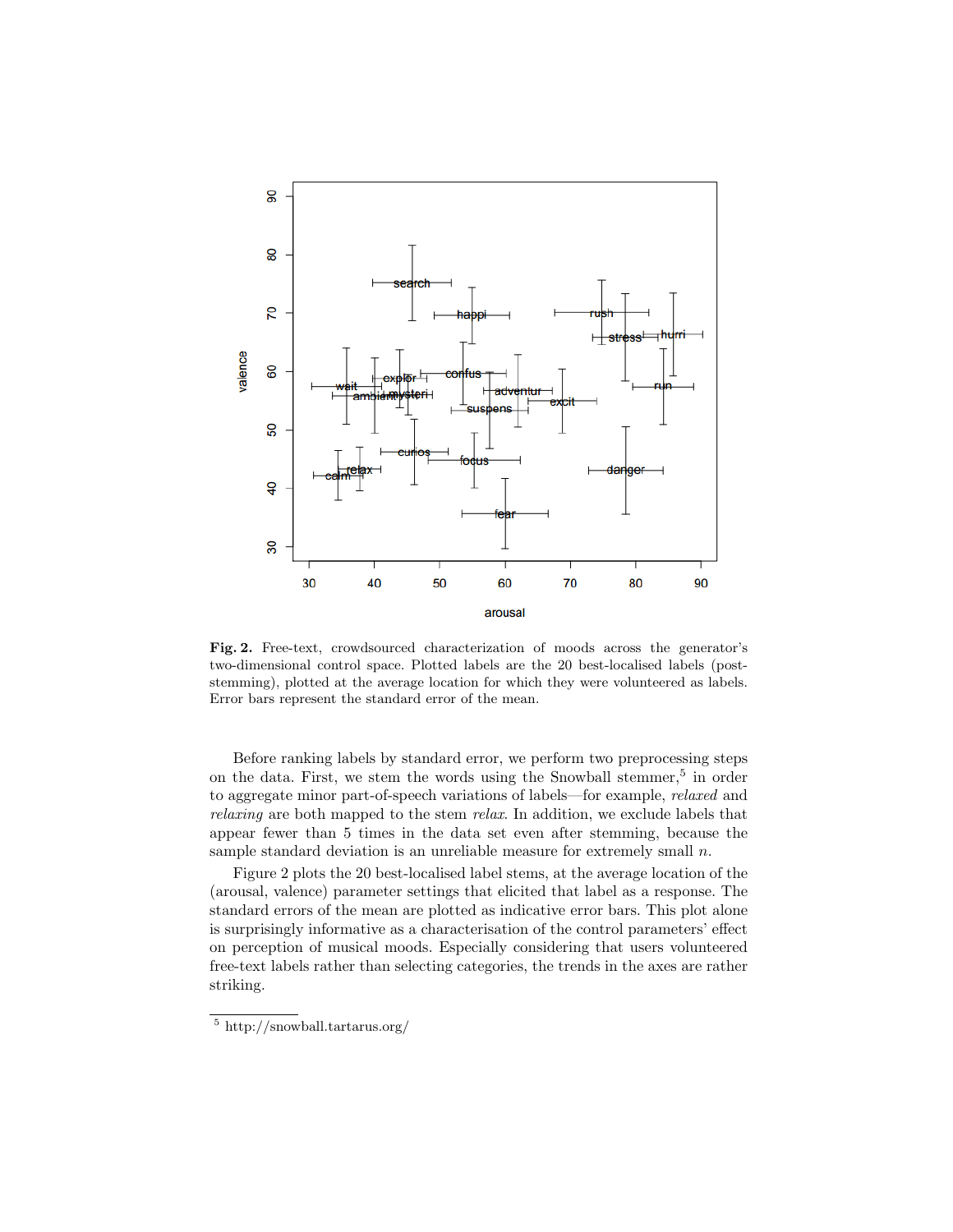We can make a few qualitative observations on the basis of these 20 welllocalised labels. In a general sense, the "arousal" and "valence" theory that drove the development of our control axes does not seem to precisely align, in this setting, with the effect of the axes to which we've nominally given those labels, though arousal is closer than valence.

Arousal maps to something like a calm vs. stress axis (which is, in fact, the definition of arousal). Low-arousal words include (unstemmed): curious, waiting, calm, relaxing, ambient. High-arousal words include: rushed, stressed, hurried, run, dangerous. Valence seems to be largely dominated by arousal, but modifies it in a way that has strong interaction effects.

Looking at high-valence clips, when coupled with a high arousal setting, they elicit labels that accentuate a feeling of being rushed: rushed, stressed, hurried. So, raising valence, rather than being perceived as positive valence, instead emphasises a kind of speed in the context of high arousal, with even a somewhat negative sentiment. Low-valence, high-arousal clips are most often labelled as "danger" instead.

With a mid-level arousal setting, valence does seem to act as a relatively straightforward valence setting: high-valence clips are characterised by "happy", and low-valence clips by "fear". As arousal drops, however, the effect of the "valence" setting becomes particularly inconsistent with the intent that it be a knob used to vary perceived valence. The nominally low-valence clips, when coupled with low arousal, elicit quite positive labels: calm, relax. As "valence" increases while arousal stays low, the main effect is to get somewhat more active: from "calm" to "wait" and "explore" at mid-valence, to "search" at high valence settings.

#### 6 Conclusion and future work

The goal of this study was an open-ended characterisation of the perceived affects produced by a music generator parameterised by a two-dimensional valence/arousal control axis. We crowdsourced labels for clips in randomly selected parts of the control space, and looked for labels that are well-localized, i.e. where they are volunteered by users most often for specific parts of the control space. Although the generator was designed with a valence/arousal control axis, the purpose of this study was simply to characterise what perceived effect in listeners our two-dimensional control axis actually has, without regard (in the study design or in communication to study participants) for where these two axes came from or what they were supposed to represent.

We designed this experiment as to avoid as much bias from our part as possible by having the participants answer to completely open-ended questions. Overall, we collected a total of 2020 free-text labels from 192 distinct users. We found some interesting results from this study that seem to show how we can express moods through the manipulation of our musical features which can be recognised from the listener relatively correctly in our mood space.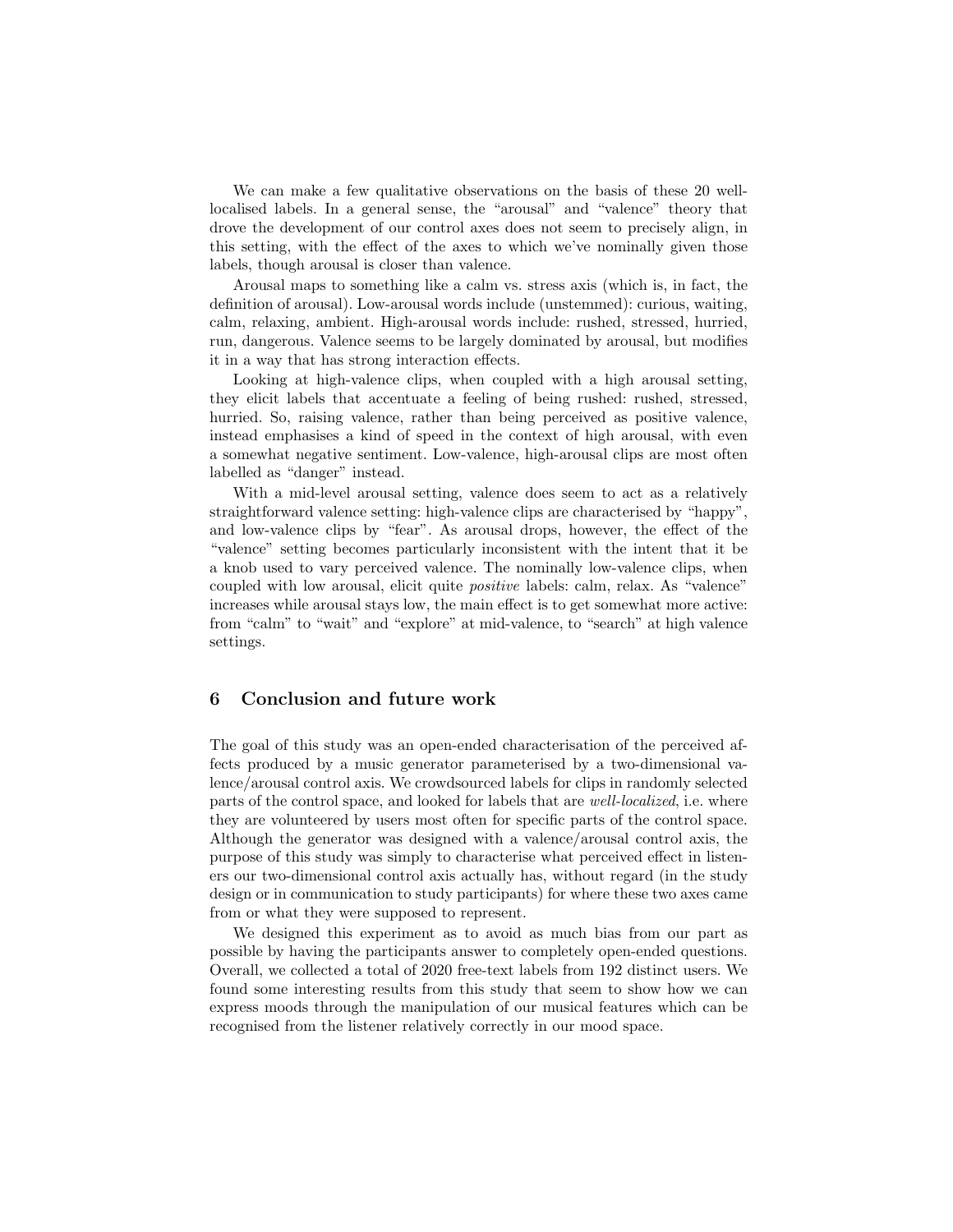The results are very promising regarding the recognition of the arousal axis, which seems to map very well to the answers provided by the participants. The valence axis, on the other hand, behaves as intended only on medium arousal values, becoming more confused—and exhibiting interesting interplay with the arousal axis—when approaching the extremes of the arousal axis (both positive and negative). This result is in line with previous studies that show valence is harder to characterize [24], although we notice that in our final data sample the emotion words that express positive/negative affect are fewer in number than the ones expressing arousal, suggesting more study of the interaction between the two axes may be useful. We also notice a slight bias towards more positive valence and towards higher arousal. This is unexpected, but might be symptom of an intrinsic bias caused by the music produced by the generator (the sounds and unstructured nature of the music).

An interesting avenue for future work is to investigate the degree to which cultural background of respondents may influence the labels volunteered. Although we describe the study as open-ended in an attempt to be unbiased, the presence of certain frequent words such as explore is intriguing; they can be seen as somewhat game-related, whereas this study did not involve games at all (though they are a future application of ours). This may be simply due to the shared background and therefore shared vocabulary and shared attention to salient features of respondents in this study. We plan to conduct a study with respondents from different cultural backgrounds to investigate this issue.

On the application side, we plan to connect this generator with the experiencedriven Super Mario level generator described by Shaker et al. [25], in order to explore whether we can observe a significant difference in the players' emotional responses through the use of music that reinforces or diverges from the intended emotions elicited by the level generator. Finally we will continue our work in applying this research on expressing narrative clues through music [26].

### References

- 1. Yannakakis, G.N., Togelius, J.: Experience-driven procedural content generation. IEEE Transactions on Affective Computing 2(3) (2011) 147–161
- 2. Wooller, R., Brown, A.R., Miranda, E., Diederich, J., Berry, R.: A framework for comparison of process in algorithmic music systems. In: Generative Arts Practice 2005 — A Creativity & Cognition Symposium. (2005)
- 3. Birchfield, D.: Generative model for the creation of musical emotion, meaning, and form. In: Proceedings of the 2003 ACM SIGMM Workshop on Experiential Telepresence. (2003) 99–104
- 4. Eladhari, M., Nieuwdorp, R., Fridenfalk, M.: The soundtrack of your mind: mind music-adaptive audio for game characters. In: Proceedings of Advances in Computer Entertainment Technology. (2006)
- 5. Livingstone, S.R., Brown, A.R.: Dynamic response: Real-time adaptation for music emotion. In: Proceedings of the 2nd Australasian Conference on Interactive Entertainment. (2005) 105–111
- 6. Lazarus, R.S.: Emotion and Adaptation. Oxford University Press (1991)